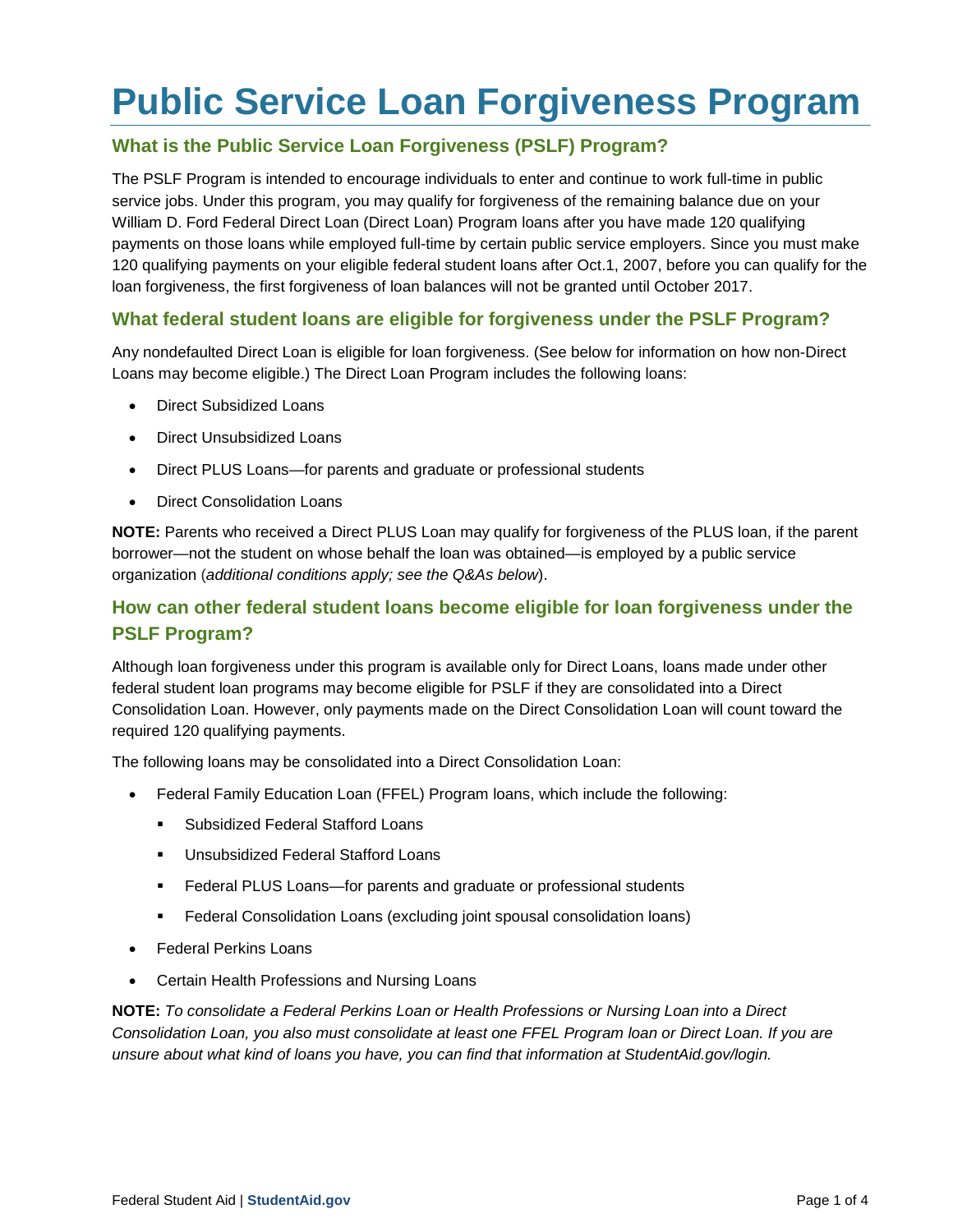# **What are the borrower eligibility requirements for loan forgiveness under the PSLF Program?**

- You must not be in default on the loans for which you are requesting forgiveness.
- You must be employed full-time by a public service organization
	- when making each of the required 120 qualifying loan payments (*certain repayment conditions apply—see below*);
	- **at the time you apply for loan forgiveness; and**
	- at the time the remaining balance on your eligible loans is forgiven.

# **What are the specific loan repayment requirements for loan forgiveness under the PSLF Program?**

- You must have made 120 separate monthly payments after Oct. 1, 2007, on the Direct Loans for which you are requesting forgiveness. Payments made before this date do not count toward meeting this requirement. Each of the 120 qualifying payments must be made for the full scheduled installment amount and no later than 15 days after the scheduled payment due date. The 120 required payments do not need to be made consecutively.
- The 120 required payments must be made under one or more of the following Direct Loan Program repayment plans:
	- Revised Pay As You Earn Repayment Plan (REPAYE Plan)
	- Pay As You Earn Repayment Plan (PAYE Plan)
	- **Income-Based Repayment Plan (IBR Plan)**
	- **Income-Contingent Repayment Plan (ICR Plan)**
	- **10-year Standard Repayment Plan**
	- Any other Direct Loan Program repayment plan; but only payments that are at least equal to the monthly payment amount that would have been required under the 10-year Standard Repayment Plan may be counted toward the required 120 payments

The REPAYE, PAYE, and IBR plans are not available for Direct PLUS Loans made to parents or for Direct Consolidation Loans that repaid Direct or FFEL PLUS Loans made to parents.

The ICR Plan is not available for Direct PLUS Loans made to parents. However, Direct PLUS Loans that repaid Direct or FFEL PLUS Loans made to parents may be repaid under the ICR Plan.

For more information about the repayment plans available in the Direct Loan Program, please visit [StudentAid.gov/repay.](http://www.studentaid.ed.gov/repay-loans)

**IMPORTANT NOTE:** *The PSLF Program provides for forgiveness of the remaining balance of your eligible loans after you have made 120 qualifying payments on those loans. In general, you will have a remaining balance on a loan after making 120 payments only if you are making reduced monthly payments under the REPAYE, PAYE, IBR, or ICR repayment plans.*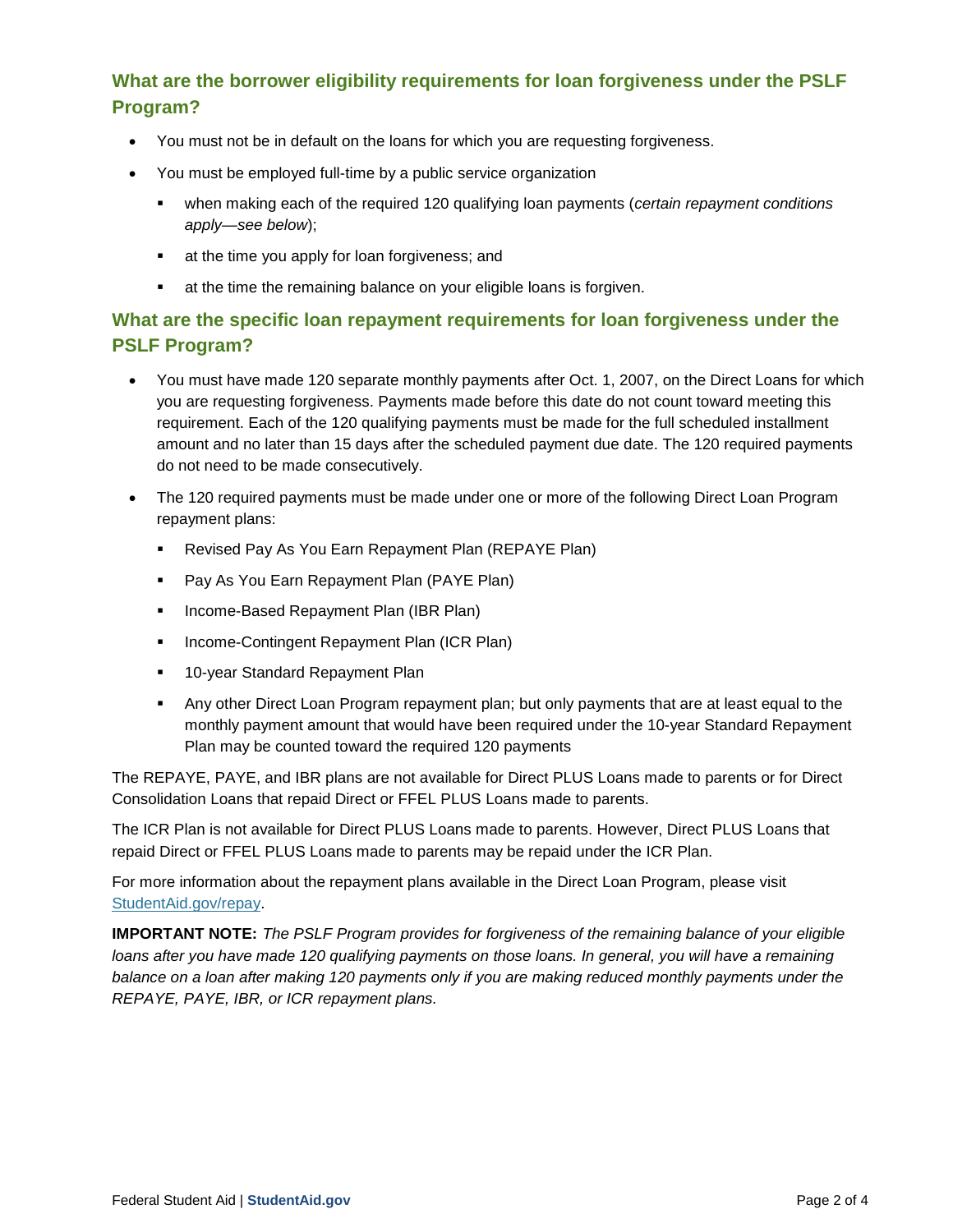# **What types of public service jobs will qualify a borrower for loan forgiveness under the PSLF Program?**

You must be employed full-time (in any position) by a public service organization, or must be serving in a fulltime AmeriCorps or Peace Corps position. Here are the types of organizations that meet the definition of "public service organization" for purposes of the PSLF Program:

- A government organization (including a federal, state, local, or tribal organization, agency, or entity; a public child or family service agency; or a tribal college or university)
- A not-for-profit, tax-exempt organization under section 501(c)(3) of the Internal Revenue Code
- A private, not-for-profit organization (that is not a labor union or a partisan political organization) that provides one or more of the following public services:
	- **Emergency management**
	- Military service
	- Public safety
	- **Law enforcement**
	- Public interest law services
	- Early childhood education (including licensed or regulated health care, Head Start, and statefunded prekindergarten)
	- Public service for individuals with disabilities and the elderly
	- Public health (including nurses, nurse practitioners, nurses in a clinical setting, and full-time professionals engaged in health care practitioner occupations and health care support occupations)
	- Public education
	- Public library services
	- **School library or other school-based services**

#### **What is full-time employment?**

You must meet your employer's definition of full-time. However, for PSLF purposes, that definition must be at least an annual average of 30 hours per week. For purposes of the full-time requirement, your qualifying employment at a not-for-profit organization does not include time spent participating in religious instruction, worship services, or any form of proselytizing.

If you are a teacher or other public service organization employee who works under contract for at least eight out of 12 months, you meet the full-time standard if you work an average of at least 30 hours per week during the contractual period and receive credit by your employer for a full year's worth of employment.

If you are employed in more than one qualifying part-time job at the same time, you may meet the full-time employment requirement if you work a combined average of at least 30 hours per week with your employers.

#### **How can I keep track of my eligibility?**

The Department of Education has created the **Employment Certification for Public Service Loan Forgiveness** form (Employment Certification form) and a process to help you monitor your progress toward making the 120 qualifying payments necessary to apply for PSLF. You should complete the form, including your employer's certification of employment, and submit it to FedLoan Servicing (PHEAA), the PSLF servicer, at the address listed in Section 6 of the Employment Certification form.